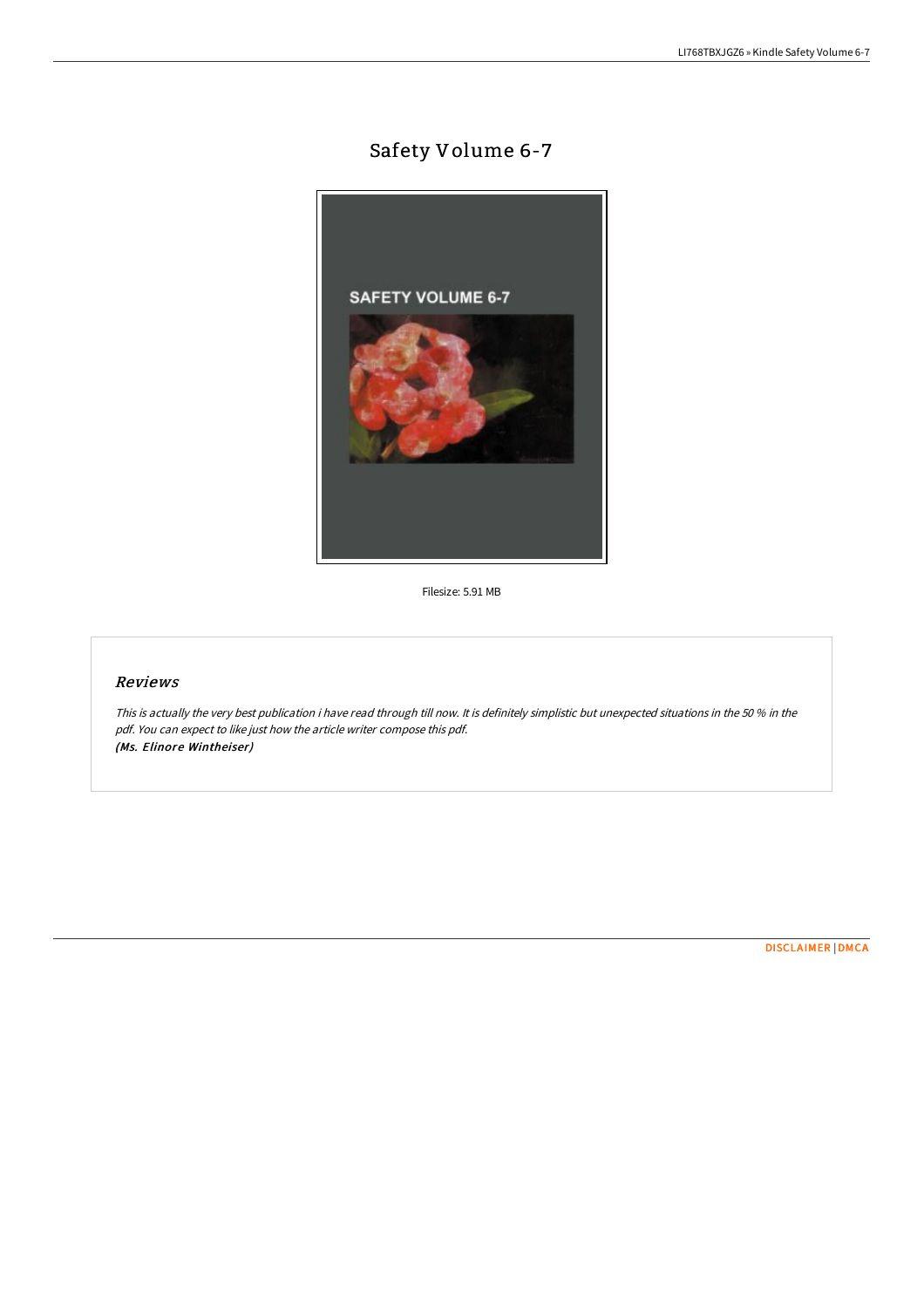## SAFETY VOLUME 6-7



Rarebooksclub.com, United States, 2012. Paperback. Book Condition: New. 246 x 189 mm. Language: English . Brand New Book \*\*\*\*\* Print on Demand \*\*\*\*\*.This historic book may have numerous typos and missing text. Purchasers can download a free scanned copy of the original book (without typos) from the publisher. Not indexed. Not illustrated. 1918 Excerpt: .report service: an illustrated lecture on safety and industrial hygiene at no expense, except the entertainment of the lecturer, provision of the hall and lantern operator, if the lecture can be given as one of a series in the vicinity of the member company; also the free inspection service. The Safety Institute of America was organized and is maintained for the prevention of accidents, the elimination or lessening of occupational diseases, and the promotion of industrial welfare through health, efficiency and cooperation. There are now twenty-six museums of safety and institutes for the study of industrial hygiene in the world. The American Museum of Safety--twelfth in the world series of museums--was incorporated by special charter from the Legislature, Chapter 152 of the Laws of 1911, of the State of New York. It is the only institution of its kind in the United States. Location: At 14-18 West Twenty-fourth street, where it occupies the street floor, mezzanine and basement. Its collections include not only actual devices and models of safety and sanitary appliances, but also a highly specialized library of books, pamphlets, reports, photographs and lantern slides, illustrating the simplest and most practical methods of protecting dangerous machines and processes. The Institute is absolutely non-commercial and does not sell or take orders for any of the devices it exhibits. Hours: Open daily from 9 a. m. to 5 p. m.--except on Sundays--and free to the public. It is closed on Thanksgiving Day, Christmas Day, New Year s...

B Read Safety [Volume](http://techno-pub.tech/safety-volume-6-7-paperback.html) 6-7 Online  $\bigoplus$ [Download](http://techno-pub.tech/safety-volume-6-7-paperback.html) PDF Safety Volume 6-7